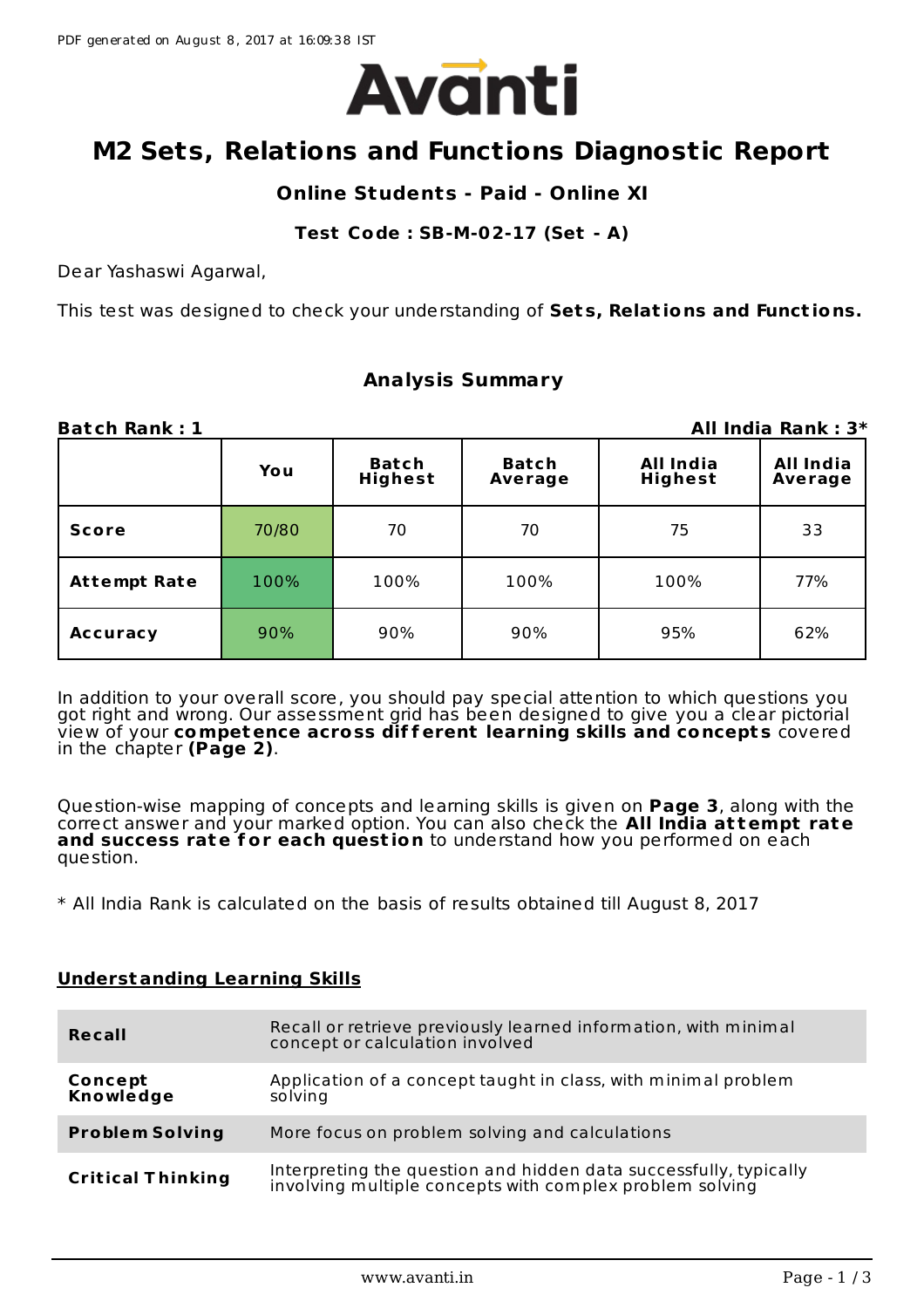#### **Skill Wise Competence**

|                   | No. of<br>Questions | $Correct(+4)$ | <b>Unanswered(0)</b> | $Incorrect(-1)$ | <b>Skill-wise</b><br>score |
|-------------------|---------------------|---------------|----------------------|-----------------|----------------------------|
| Recall            |                     |               | O                    |                 |                            |
| Concept Knowledge | 4                   | 4             | 0                    | 0               | 16                         |
| Problem Solving   | 9                   | 9             | 0                    | 0               | 36                         |
| Critical Thinking | 4                   |               | 0                    |                 | 11                         |
| Total             | 20                  | 18            |                      |                 | 70                         |

## **Concept Wise Competence**

|                               | No. of<br>questions | Correct $(+4)$ | <b>Concept</b><br>Wise Score |
|-------------------------------|---------------------|----------------|------------------------------|
| Definition of sets            | 1                   | 1              | $\overline{4}$               |
| Subsets                       | 3                   | 3              | 12                           |
| Definition of function        | $\overline{2}$      | 2              | 8                            |
| Domain and range of functions | 4                   | 4              | 16                           |
| Cartesian product of sets     | $\mathbf{1}$        | $\mathbf{1}$   | $\overline{4}$               |
| Graphs of functions           | 3                   | $\overline{2}$ | $\overline{7}$               |
| Venn diagrams                 | $\overline{2}$      | 2              | 8                            |
| Operation on sets             | $\overline{2}$      | $\mathbf{1}$   | $\overline{3}$               |
| Relation between sets         | $\mathbf{1}$        | $\mathbf{1}$   | $\overline{4}$               |
| DeMorgan's Laws               | $\overline{2}$      | $\overline{2}$ | $\, 8$                       |
| Total                         | 20                  | 18             | 70                           |

### **Legend f or Quest ion Wise Mapping**



Hard question right (<= 50% of students got it right)



Hard question wrong  $\leq$  = 50% of students got it right)



Easy question right (> 50% of students got it right)



Easy question wrong (> 50% of students



Unattempted Question

## **Quest ion Wise Mapping of Skills and Concept s (Set - A)**

| Q<br>No.      | <b>Skill Level</b> | <b>Concepts Covered</b> | All India<br><b>Attempt</b> | All India<br>Correct | <b>Right</b><br>Answer | Your<br>Answer |
|---------------|--------------------|-------------------------|-----------------------------|----------------------|------------------------|----------------|
| 1.            | Problem<br>Solving | Venn diagrams           | 84%                         | 40%                  | A                      | A              |
| $\mathcal{P}$ | Problem<br>Solving | Subsets                 | 77%                         | 72%                  | B                      | B              |
|               |                    |                         |                             |                      |                        |                |